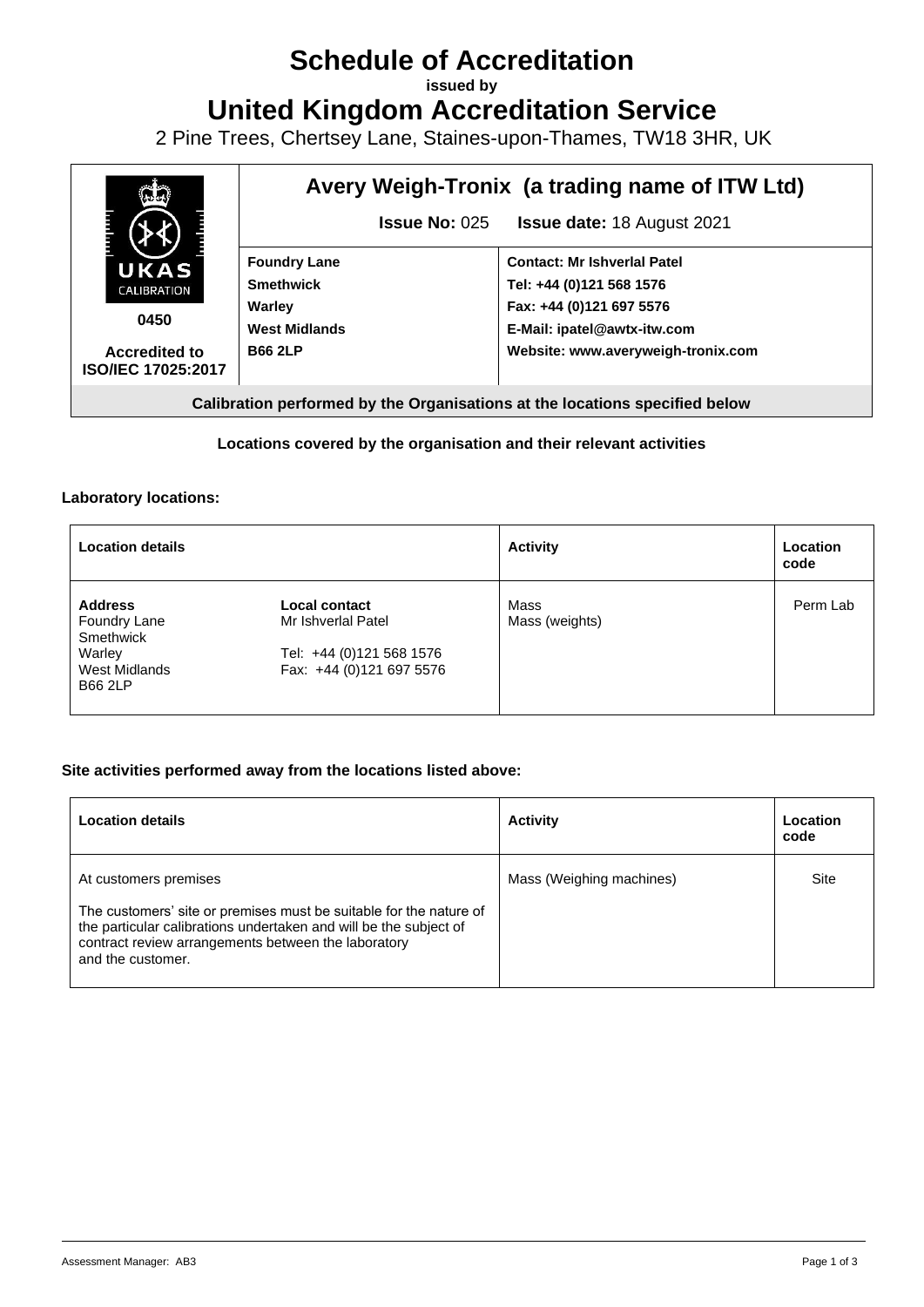

## **Schedule of Accreditation issued by United Kingdom Accreditation Service**

2 Pine Trees, Chertsey Lane, Staines-upon-Thames, TW18 3HR, UK

# **Avery Weigh-Tronix (a trading name of ITW Ltd)**

**Issue No:** 025 **Issue date:** 18 August 2021

**Accredited to ISO/IEC 17025:2017**

**Calibration performed by the Organisation at the locations specified**

| <b>Measured Quantity</b><br>Instrument or Gauge               | Range                                                                                                                                                                                                                                                                        | Expanded<br>Measurement<br>Uncertainty $(k = 2)$                                                                                                                                                                                                                                                         | Remarks                                                                                                                                                                                                                                                                                                                                             | Location<br>Code |  |  |
|---------------------------------------------------------------|------------------------------------------------------------------------------------------------------------------------------------------------------------------------------------------------------------------------------------------------------------------------------|----------------------------------------------------------------------------------------------------------------------------------------------------------------------------------------------------------------------------------------------------------------------------------------------------------|-----------------------------------------------------------------------------------------------------------------------------------------------------------------------------------------------------------------------------------------------------------------------------------------------------------------------------------------------------|------------------|--|--|
| <b>MASS</b>                                                   | Nominal value (g)                                                                                                                                                                                                                                                            | (mg)                                                                                                                                                                                                                                                                                                     | <b>NOTES</b>                                                                                                                                                                                                                                                                                                                                        | Perm Lab         |  |  |
| See notes 1 and 2                                             | 25 000<br>20 000<br>10 000<br>5 0 0 0<br>2 0 0 0<br>1 0 0 0<br>500<br>200<br>100<br>50<br>20<br>10<br>5<br>2<br>1<br>0.5<br>0.2<br>0.1<br>0.05<br>0.02<br>0.01<br>0.005<br>0.002<br>0.001                                                                                    | 200<br>20<br>10<br>5.0<br>2.0<br>1.0<br>0.5<br>0.20<br>0.10<br>0.060<br>0.050<br>0.040<br>0.032<br>0.024<br>0.020<br>0.016<br>0.012<br>0.010<br>0.0080<br>0.0060<br>0.0050<br>0.0040<br>0.0040<br>0.0040                                                                                                 | 1. Intermediate values can be<br>calibrated with an uncertainty<br>not less than that interpolated<br>from the next higher and lower<br>nominal value in the table.<br>2. Calibrations are performed<br>using Borda's method of<br>substitution                                                                                                     |                  |  |  |
| NON AUTOMATIC WEIGHING<br><b>MACHINES</b><br>See notes 1 to 3 | 200 mg<br>500 mg<br>1 <sub>g</sub><br>2g<br>$5\,\mathrm{g}$<br>10 <sub>g</sub><br>20 <sub>g</sub><br>50 <sub>g</sub><br>100 <sub>g</sub><br>200 g<br>500 g<br>1 kg<br>2 kg<br>5 kg<br>10 kg<br>20 kg<br>50 kg<br>100 kg<br>200 kg<br>500 kg<br>1000 kg<br>2000 kg<br>5000 kg | $0.015$ mg<br>$0.020$ mg<br>$0.025$ mg<br>0.030 mg<br>$0.038$ mg<br>$0.051$ mg<br>$0.067$ mg<br>$0.095$ mg<br>$0.17$ mg<br>$0.34$ mg<br>0.89 mg<br>1.7 <sub>mg</sub><br>5.5 mg<br>13 mg<br>$27 \text{ mg}$<br>56 mg<br>150 mg<br>700 mg<br>3.1 <sub>g</sub><br>30 g<br>60 g<br>120 <sub>g</sub><br>290 g | 1. Weights are available in<br>OIML Class:<br>E2 from 1 mg to 200 g, max.<br>grouped load 1 kg<br>F1 from 5 mg to 10 kg, max.<br>grouped load 200 kg<br>M1 from 1 g to 1000 kg, max.<br>grouped load 5000 kg<br>2. Other loads within the<br>overall listed range may also<br>be used.<br>3. The method of calibration<br>is based on EURAMET CG-18 | Site             |  |  |
| <b>END</b>                                                    |                                                                                                                                                                                                                                                                              |                                                                                                                                                                                                                                                                                                          |                                                                                                                                                                                                                                                                                                                                                     |                  |  |  |

## Calibration and Measurement Capability (CMC)